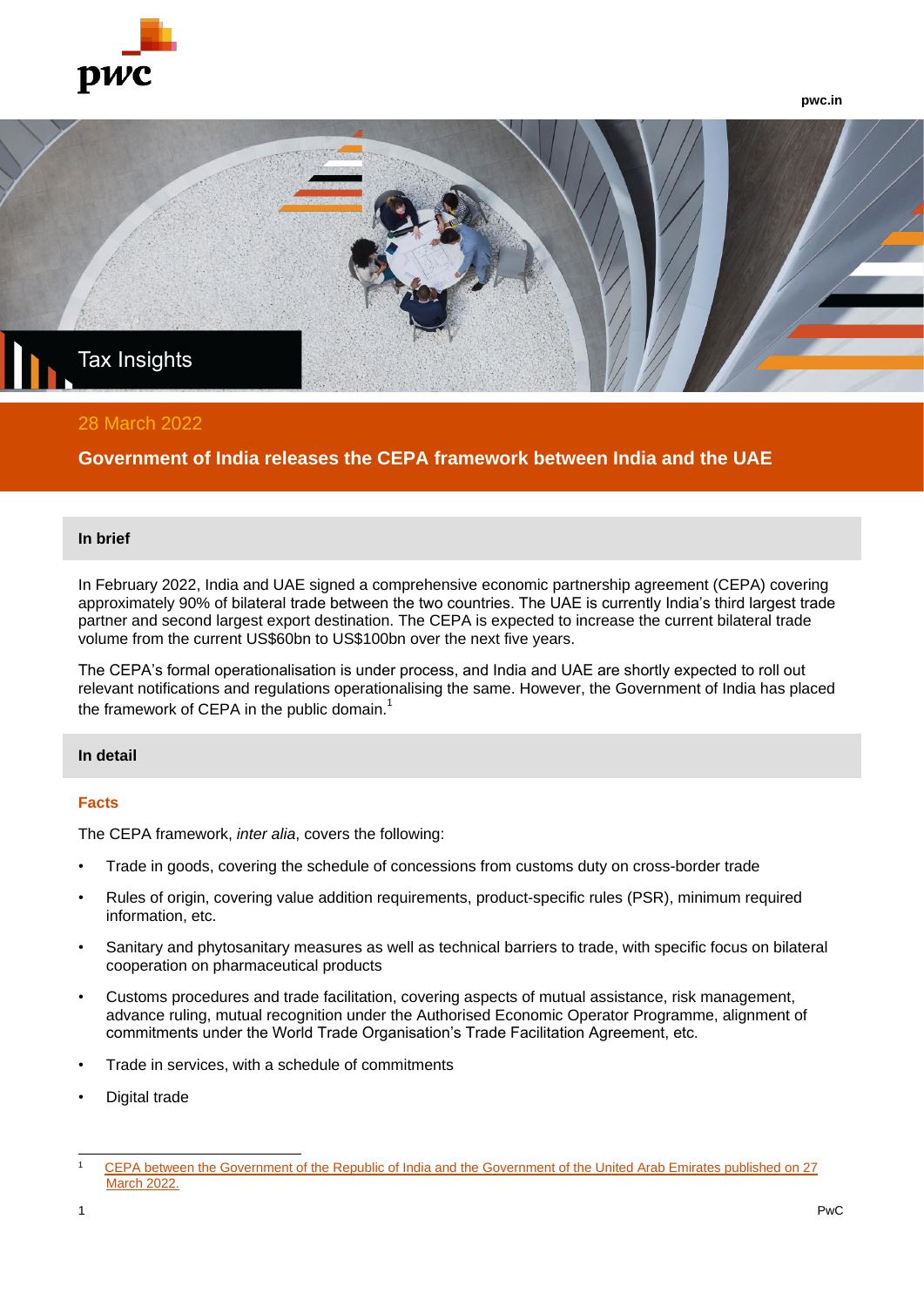- Intellectual property
- Government procurement
- Micro, small and medium-sized enterprises

Amongst the above aspects of the CEPA framework, key features of the trade in goods are outlined below.

• The Federal Authority for Identity, Citizenship, Customs & Port Security of the UAE and the Central Board of Indirect Taxes and Customs of India to be responsible for performance of customs administration function relating to adherence and compliance with customs law and procedure relating to exports and imports between the parties. India is to eliminate or reduce its customs duties on goods originating from the UAE in accordance with Annex 2A (Schedule of Specific Tariff Commitments of lndia). The proposed elimination or reduction is to cover 11,908 tariff items across the customs tariff over a 10-year period and will be effective in the following manner.

| <b>Mode</b>                           | <b>Impact</b>                                                                                                                                    | <b>Illustrative tariff items covered</b>                                                                                                     |
|---------------------------------------|--------------------------------------------------------------------------------------------------------------------------------------------------|----------------------------------------------------------------------------------------------------------------------------------------------|
| Tariff elimination<br>immediate (TEI) | Basic customs duty (BCD)<br>to be made 'zero' in the<br>first year<br>$\bullet$<br>$\bullet$<br>$\bullet$<br>$\bullet$<br>$\bullet$<br>$\bullet$ | • Apricots (8091000)                                                                                                                         |
|                                       |                                                                                                                                                  | • Aerated waters not containing added sugar,<br>sweetening matter or flavours (22011020)                                                     |
|                                       |                                                                                                                                                  | Coking coal (27011910)                                                                                                                       |
|                                       |                                                                                                                                                  | • Petroleum oils and oils obtained from bituminous<br>minerals or crude (27090000)                                                           |
|                                       |                                                                                                                                                  | Light naptha (27101221)                                                                                                                      |
|                                       |                                                                                                                                                  | • Medicinal grade oxygen (28044010)                                                                                                          |
|                                       |                                                                                                                                                  | Ibuprofen with or without paracetamol or other<br>compounds (30049063)                                                                       |
|                                       |                                                                                                                                                  | Men's or boys' jackets and blazers, not knitted or<br>crocheted, and made of cotton (62033200)                                               |
|                                       |                                                                                                                                                  | Ice-making machinery (84186910)                                                                                                              |
|                                       |                                                                                                                                                  | • Other printers, and copying machines capable of<br>being connected to an automatic data-processing<br>machine (84433290)                   |
|                                       |                                                                                                                                                  | Personal computers (84713010)                                                                                                                |
|                                       |                                                                                                                                                  | • Other portable digital automatic data-processing<br>machines less than 10kg (84713090)                                                     |
|                                       |                                                                                                                                                  | • Automatic beverage vending machines incorporating<br>refrigerating devices (84762110)                                                      |
|                                       |                                                                                                                                                  | Mobile phones, other than push button type for<br>cellular networks (85171211)                                                               |
|                                       |                                                                                                                                                  | SIM cards (85235210)                                                                                                                         |
|                                       |                                                                                                                                                  | Digital cameras (85258020)                                                                                                                   |
|                                       |                                                                                                                                                  | • Refrigerated goods vehicles with spark ignition-<br>internal combustion (IC) engines and gross vehicle<br>weight less than 5ton (87043110) |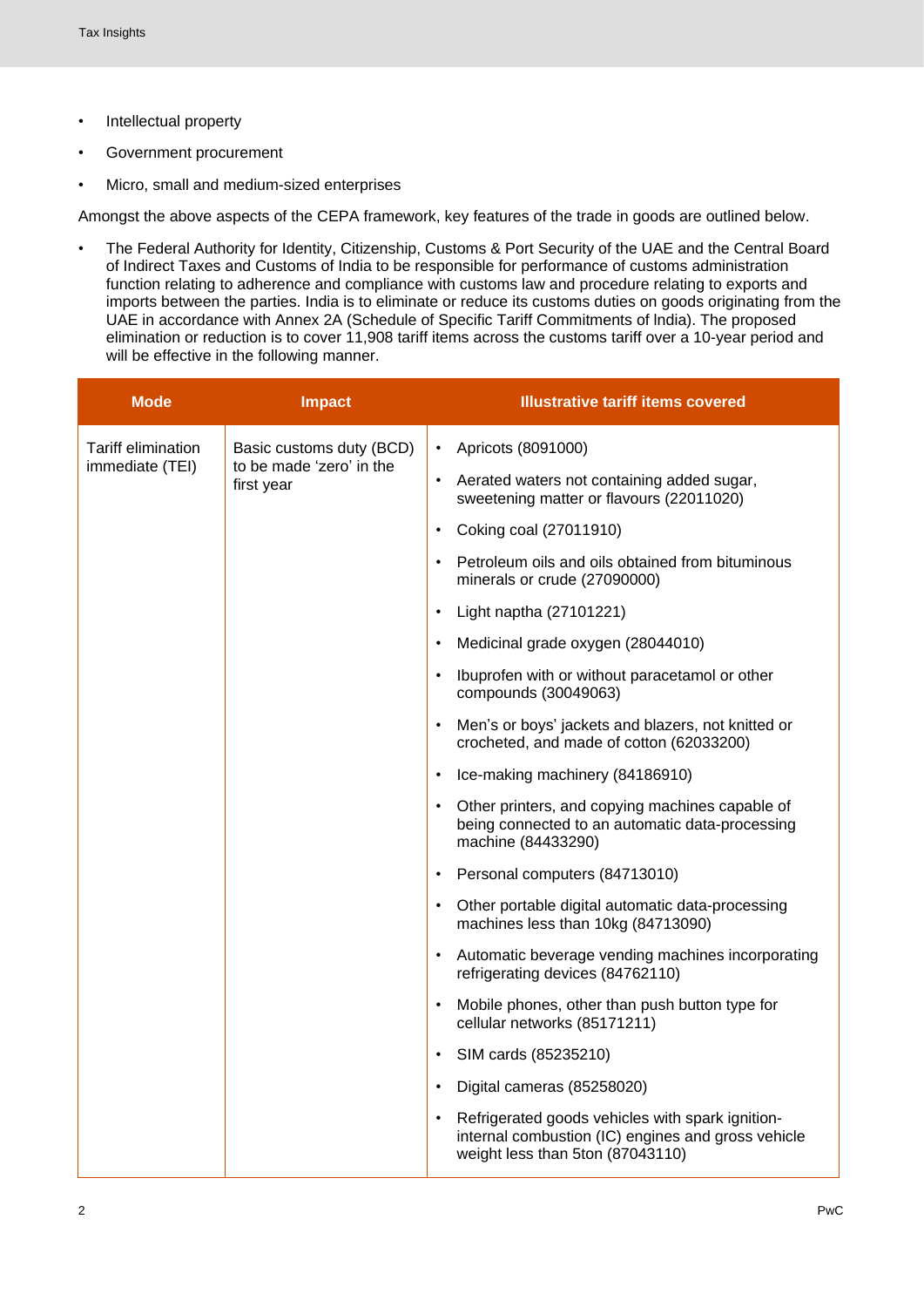| <b>Mode</b>                        | <b>Impact</b>                                                             | <b>Illustrative tariff items covered</b>                                                                                                                                                                              |
|------------------------------------|---------------------------------------------------------------------------|-----------------------------------------------------------------------------------------------------------------------------------------------------------------------------------------------------------------------|
|                                    |                                                                           | Mopeds with reciprocating IC piston engines of<br>cylinder less than 50cc (87111010)                                                                                                                                  |
| Tariff elimination<br>phased (TEP) | BCD to be eliminated in<br>five, seven or ten years in<br>a phased manner | Edible grade of other fixed vegetable oils and its<br>fractions (15159091)                                                                                                                                            |
|                                    |                                                                           | Chewing gum, whether or not sugar coated<br>(17041000)                                                                                                                                                                |
|                                    |                                                                           | Toffees, caramels and similar sweets (17049030)                                                                                                                                                                       |
|                                    |                                                                           | Orange juice not frozen, or with a Brix value not<br>$\bullet$<br>exceeding 20 (20091200)                                                                                                                             |
|                                    |                                                                           | Crank shaft for engine of heading 8407 (auto spark<br>ignition engines) (84831091)                                                                                                                                    |
|                                    |                                                                           | Air purifiers or cleaners (84213920)<br>$\bullet$                                                                                                                                                                     |
|                                    |                                                                           | Electrostatic photocopying apparatus operated by<br>reproducing the original image via an intermediate<br>onto the copy (indirect process) (84433930)                                                                 |
|                                    |                                                                           | Metal detector (85437012)                                                                                                                                                                                             |
| <b>Tariff reduction</b>            | Gradual reduction in BCD<br>$\bullet$<br>$\bullet$<br>$\bullet$           | Beer made from malt (22030000)                                                                                                                                                                                        |
|                                    |                                                                           | Scotch whisky in containers greater than 2I<br>(22083092)                                                                                                                                                             |
|                                    |                                                                           | Bulletproof glass, laminated and of size and shape<br>suitable for incorporation in vehicles, aircraft,<br>spacecraft or vessels (70072110)                                                                           |
|                                    |                                                                           | Reception apparatus for television, whether or not<br>incorporating radio-broadcast receivers, sound, video<br>recording or reproducing apparatus not designed to<br>incorporate a video display or screen (85287100) |

Moreover, some tariff items are to be excluded or will have tariff rate quotas. These, *inter alia*, include the following:

| <b>Category</b> | <b>Illustrative tariff items covered</b>                                                                      |
|-----------------|---------------------------------------------------------------------------------------------------------------|
| Excluded        | Tobacco for the manufacture of chewing tobacco, not stemmed or stripped<br>$\bullet$<br>(24011060)            |
|                 | Cigar and cheroots (24021010)<br>٠                                                                            |
|                 | Motor cars with compression ignition-IC engine, with cylinder greater than 2,500cc<br>$\bullet$<br>(87033391) |
|                 | Helicopters of an unladen weight not exceeding 2,000kg (88021100)<br>$\bullet$                                |
|                 | Electrocardiographs (90181100)<br>$\bullet$                                                                   |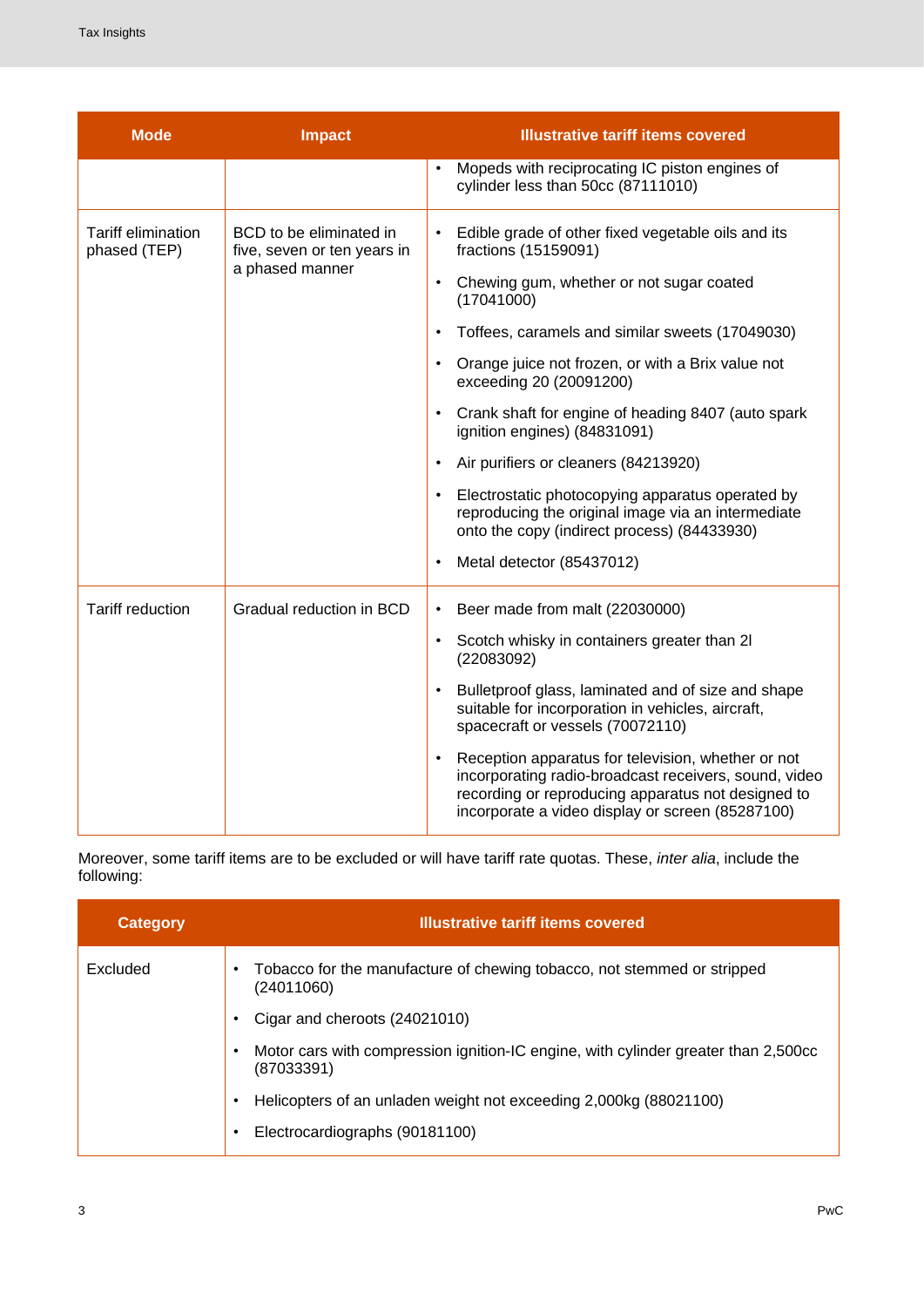| <b>Category</b>                                                                                     | <b>Illustrative tariff items covered</b>                                                                                           |
|-----------------------------------------------------------------------------------------------------|------------------------------------------------------------------------------------------------------------------------------------|
|                                                                                                     | Other apparatus based on the use of X-rays for medical, surgical or veterinary uses<br>٠<br>(90221490)                             |
| Tariff rate quota $-$<br>BCD reduction up<br>to 50% in five<br>years with an<br>annual tariff quota | Polyethylene having a specific gravity of 0.94 or more (39012000)<br>٠<br>Articles of jewellery of gold, unstudded (71131910)<br>٠ |

• UAE is to eliminate its customs duties on goods exported from India in accordance with Annex 28 (Schedule of Specific Tariff Commitments of the UAE). The proposed elimination or reduction is to cover 7,581 tariff items across the customs tariff over a 10-year period and will be effective in the following manner.

| <b>Mode</b> | <b>Impact</b>                                                              |           | <b>Illustrative tariff Items covered</b>                                                                                                                                                          |
|-------------|----------------------------------------------------------------------------|-----------|---------------------------------------------------------------------------------------------------------------------------------------------------------------------------------------------------|
| <b>TEI</b>  | Customs duty to be made                                                    | $\bullet$ | Vegetable fats and oils and their fractions (15162000)                                                                                                                                            |
|             | 'zero' in the first year: A<br>$\bullet$<br>access from day 1<br>$\bullet$ |           | Macaroni, vermicelli and the like, such as spaghetti or<br>cannelloni in the shape of shells, stars and letters<br>(19021910)                                                                     |
|             |                                                                            |           | Mango juice, not concentrated, containing added sugar<br>or other sweetening matter (20098923)                                                                                                    |
|             |                                                                            |           | Ice cream and other edible ice, whether or not<br>containing cocoa (21050000)                                                                                                                     |
|             |                                                                            |           | Perfumes, liquid or solid (33030010)                                                                                                                                                              |
|             |                                                                            |           | Toothpastes (33061010)                                                                                                                                                                            |
|             |                                                                            |           | Shawls, scarves, mufflers, mantillas, veils and the like<br>(61171000)                                                                                                                            |
|             |                                                                            |           | Bed linen, knitted or crocheted (63021000)                                                                                                                                                        |
|             |                                                                            |           | Domestic and kitchen articles (75089050)                                                                                                                                                          |
|             |                                                                            |           | Marine propulsion engines (84081000)                                                                                                                                                              |
|             |                                                                            |           | Combined refrigerator-freezers, fitted with separate<br>external doors (84181000)                                                                                                                 |
|             |                                                                            |           | Machines that perform two or more of the functions of<br>printing, copying or facsimile transmission, capable of<br>connecting to an automatic data-processing machine<br>or a network (84433100) |
|             |                                                                            |           | Portable automatic data-processing machines,<br>weighing not more than 10kg, consisting of at least a<br>central processing unit, a keyboard and a display<br>(84713000)                          |
|             |                                                                            |           | Telephones for cellular networks or other wireless<br>networks (85171200)                                                                                                                         |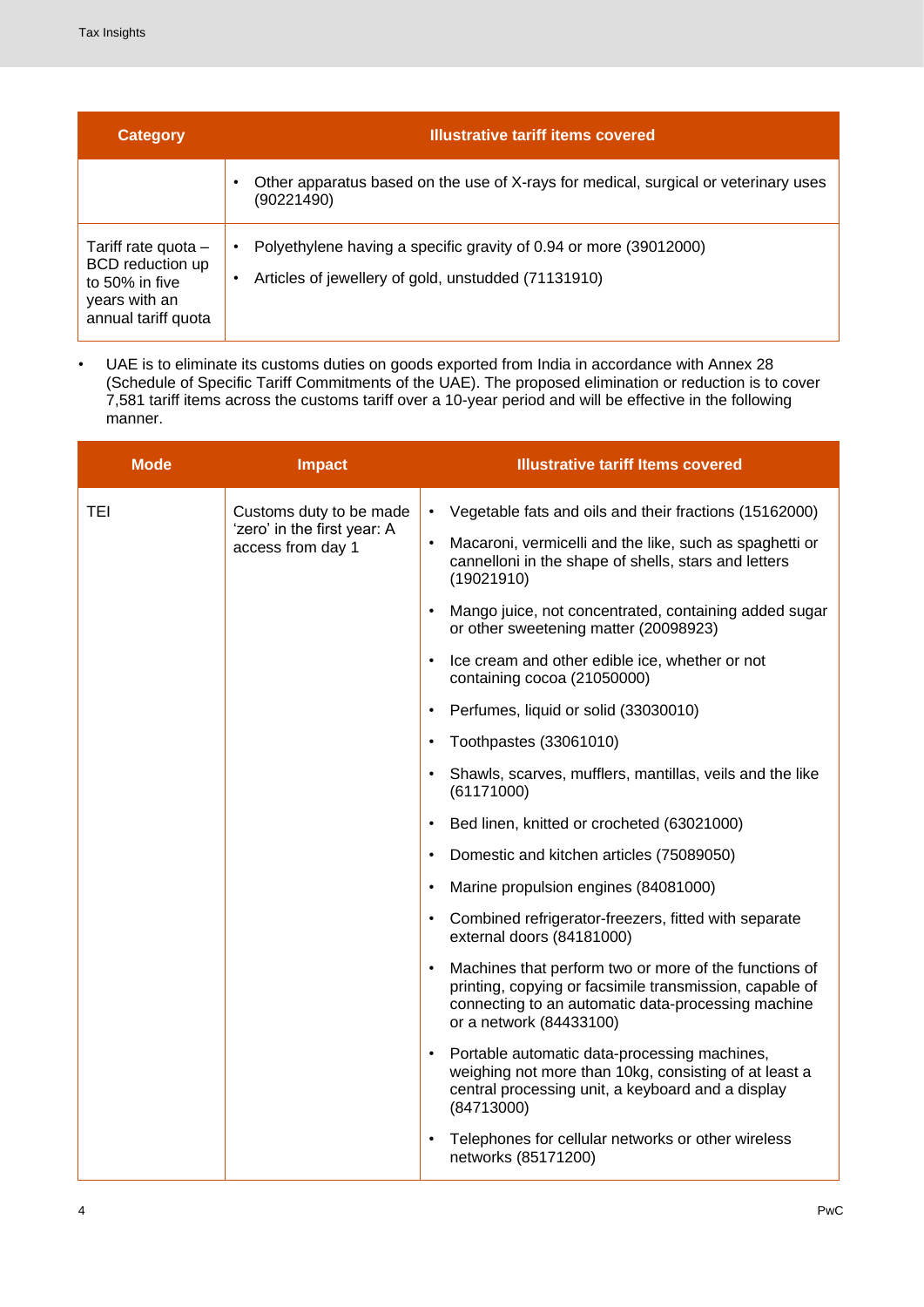| <b>Mode</b>      | <b>Impact</b>                                                                                           | <b>Illustrative tariff Items covered</b>                                                                                                          |
|------------------|---------------------------------------------------------------------------------------------------------|---------------------------------------------------------------------------------------------------------------------------------------------------|
|                  |                                                                                                         | Apparatus for reception of television transmission via<br>$\bullet$<br>satellites (receivers) (85287120)                                          |
|                  |                                                                                                         | Dumpers designed for off-highway use (87041000)<br>$\bullet$                                                                                      |
|                  |                                                                                                         | Aeroplanes and other aircraft, of an unladen weight<br>$\bullet$<br>exceeding 2,000kg but not exceeding 15,000kg<br>(88023000)                    |
|                  |                                                                                                         | Diagnostic appliances (ophthalmoscope, ophthalmic<br>$\bullet$<br>hemopiezometer, etc.) (90185010)                                                |
| <b>TEP</b>       | Customs duty to be<br>eliminated in five, seven<br>or ten years in a phased<br>manner: C, D or E access | Orange juice, not frozen, of Brix value not exceeding<br>$\bullet$<br>20, and not containing added sugar or other<br>sweetening matter (20091210) |
|                  |                                                                                                         | Natural mineral waters (22011010)<br>$\bullet$                                                                                                    |
|                  |                                                                                                         | Mineral or chemical fertilisers containing the two<br>$\bullet$<br>fertilising elements of phosphorus and potassium<br>(31056000)                 |
|                  |                                                                                                         | Tubes (40069010)<br>$\bullet$                                                                                                                     |
|                  |                                                                                                         | Bathtubs (68029121)<br>$\bullet$                                                                                                                  |
|                  |                                                                                                         | Glasses for sunglasses and other protective spectacles<br>٠<br>(70159020)                                                                         |
|                  |                                                                                                         | Carburettors and nozzles (fuel nozzles) (84099150)<br>$\bullet$                                                                                   |
|                  |                                                                                                         | Air conditioning machines of a capacity 70,000BTU or<br>$\bullet$<br>less (84151010)                                                              |
|                  |                                                                                                         | Pneumatic elevators and conveyors (84282000)<br>$\bullet$                                                                                         |
|                  |                                                                                                         | Machines for making optical fibres and preforms<br>$\bullet$<br>thereof (84752100)                                                                |
|                  |                                                                                                         | Food grinders and mixers; fruit or vegetable juice<br>$\bullet$<br>extractors (85094000)                                                          |
| Tariff reduction | Gradual reduction in<br>customs duty                                                                    | Specified goods of Chapter 72<br>$\bullet$                                                                                                        |

In addition, some tariff items are to be excluded, prohibited or included in the special goods category. These, *inter alia*, include the following:

| <b>Category</b> | <b>Illustrative tariff items covered</b>                                                                                                                            |
|-----------------|---------------------------------------------------------------------------------------------------------------------------------------------------------------------|
| Excluded        | Milk, for industrial purposes, containing less than 75% of milk or containing added<br>٠<br>sugar or other sweetening matter, whether or not concentrated (4021012) |
|                 | Yogurt (4031000)                                                                                                                                                    |
|                 | Toilet or facial tissue stock, towel or napkin stock and similar paper of a kind used<br>$\bullet$<br>for household or sanitary purposes (48030010)                 |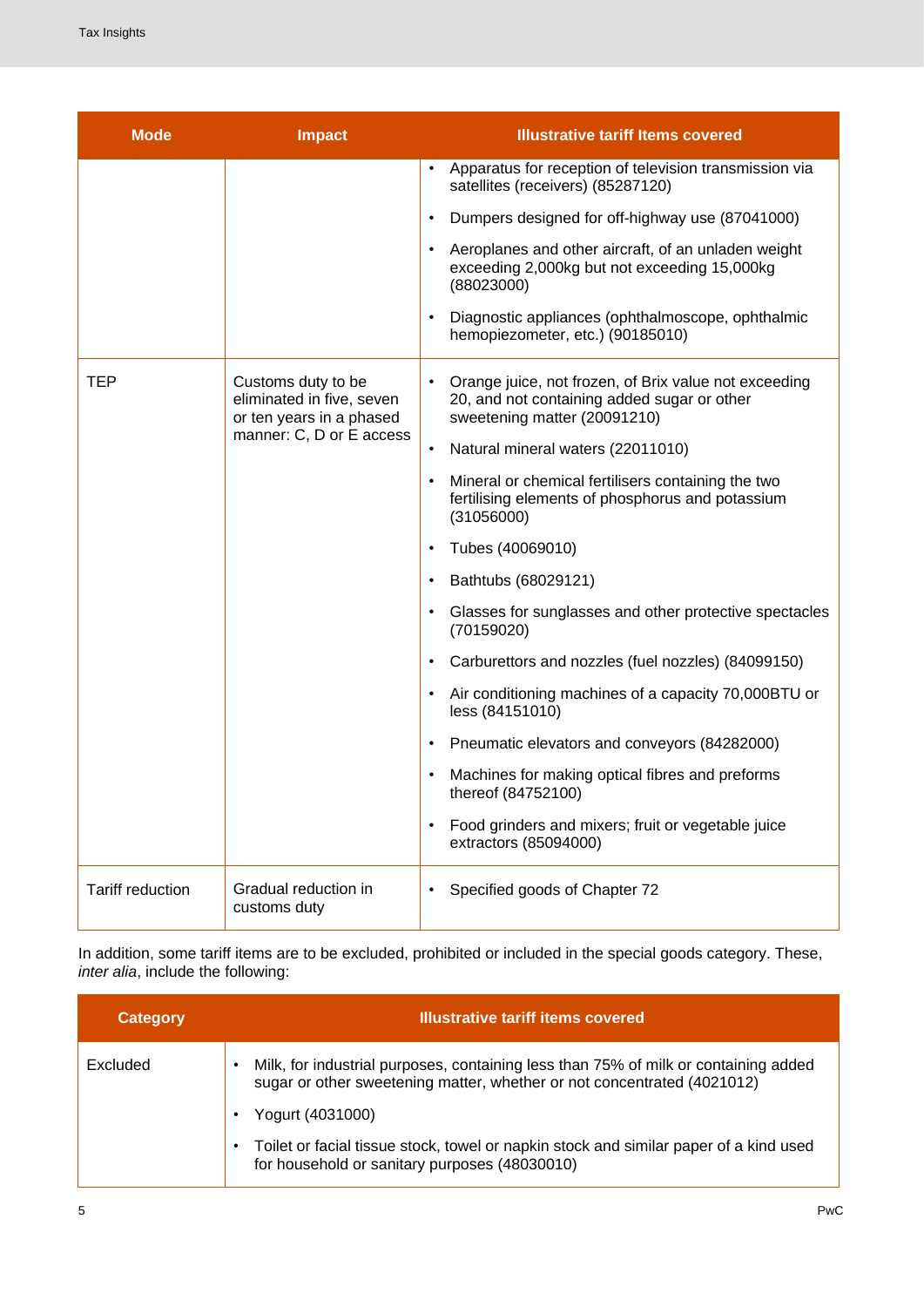| <b>Category</b> | <b>Illustrative tariff items covered</b>                                                                                                                                   |
|-----------------|----------------------------------------------------------------------------------------------------------------------------------------------------------------------------|
|                 | Specified goods of Chapter 72<br>$\bullet$                                                                                                                                 |
| Prohibited      | Poppy seeds (12079100)<br>٠<br>Cigarettes containing tobacco (24022000)<br>٠<br>Used pneumatic tyres (40122000)<br>$\bullet$                                               |
| Special goods   | Lard (15011000)<br>$\bullet$<br>White chocolate containing alcohol (17049080)<br>٠<br>Beer made from malt (22030000)<br>$\bullet$<br>Electronic cigarettes (85437031)<br>٠ |

- Subject to conditions as specified, temporary admission to be granted free of customs duties for the following goods imported from the other party regardless of their origin:
	- Professional and scientific equipment and materials, including their spare parts, and goods for sports purposes that are necessary to carry out the business activity, trade, or profession of a person who qualifies for temporary entry pursuant to the laws of the importing party.
	- Goods intended for display or use at playgrounds, theatres, exhibitions, fairs or other similar events, including commercial samples, advertising materials including printed materials, films and recordings.
	- Containers and pallets in use or to be used for refilling.
	- Machinery and equipment to complete projects or conduct experiments and tests relating to such projects, or for repair.
	- Goods entered for completion of processing.
- Duty-free entry is to be granted to commercial samples of negligible value, and to printed advertising materials imported from the territory of the other party, regardless of their origin subject to the conditions prescribed.
- No customs duty is to apply on a good by the contracting party, regardless of its origin, that re-enters its territory within one year after that good has been exported from its territory to the territory of the other party for repair or alteration, regardless of whether such repair or alteration could be performed in its territory. However, a customs duty may be applied to the addition resulting from the repair or alteration that was performed in the territory of the other party.
- Similarly, neither party may apply a customs duty to a good, regardless of its origin, imported temporarily from the territory of the other party for repair or alteration, provided such good is exported from the territory of the importing party within one year of its entry.
- For the product to be eligible for customs duty benefit, it needs to meet one of the following origin criteria:
	- Being wholly obtained in the territory of the contracting party.
	- Having undergone sufficient working or production as per the PSR specified in the CEPA in terms of specified value addition (3%, 3.5%, 6%, 7% or 40%) and a tariff shift at a four or six-digit level, as specified.
- Value addition in terms of PSR is to be computed using either of the two methods listed below, with the final manufacture before export to be undertaken in the party of export:
	- (Free-on-board [FOB] value or the ex-works price) (value of non-originating material)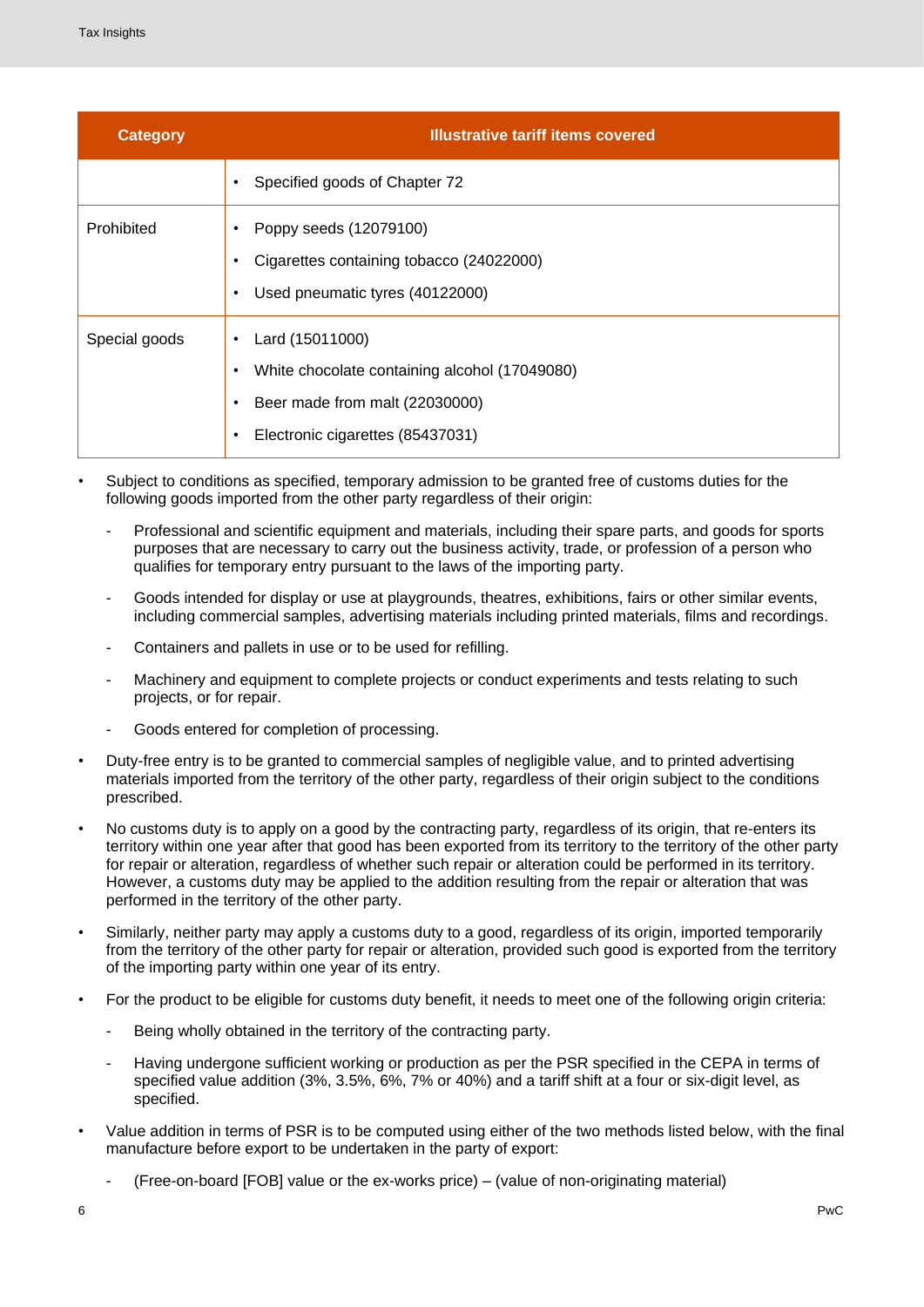(FOB value or the ex-works price)

Or

- Cost of originating material + direct labour cost + direct overhead cost

FOB value or the ex-works price

- Guidance provided on the de-minimis criteria, minimal or insufficient operations or processes, nonqualifying operations and bilateral cumulation, accounting treatment, etc. for the purpose of origin determination.
- A certificate of origin (CoO) establishing the origin criteria is to be operationalised as a paper copy in electronic or hard copy format, an e-certificate exchanged by a mutually developed electronic system, or an origin declaration made by an approved exporter, as may be specified.
- The exporter or producer to file an application to furnish the minimum information required in the prescribed format, along with documents as prescribed for the issuance of a CoO. The same is to be retained for a period of five years from the date of issue.
- The CoO to be valid for 12 months from the date of issue and can be issued retrospectively as well, but not beyond 12 months from the date of shipment.
- Third-party invoicing to be eligible for the benefit under CEPA subject to fulfilment of the rules of origin.
- The importer must retain records relating to importation under CEPA in terms of local laws of the importing party.
- Guidelines provided for the issuance, presentation and verification of the CoO including maintenance and preservation of records, consultation and data interchange by the notified authorities under CEPA, and restoration or suspension of benefits and penal implications on non-compliance.

#### **The takeaways**

India's CEPA with UAE will enable further consolidation of bilateral trade and access to the African and Middle Eastern market. Indian businesses need to evaluate the benefit extended by CEPA on inbound and outbound trade from the perspective of supply chain optimisation and to explore new markets for greater access.